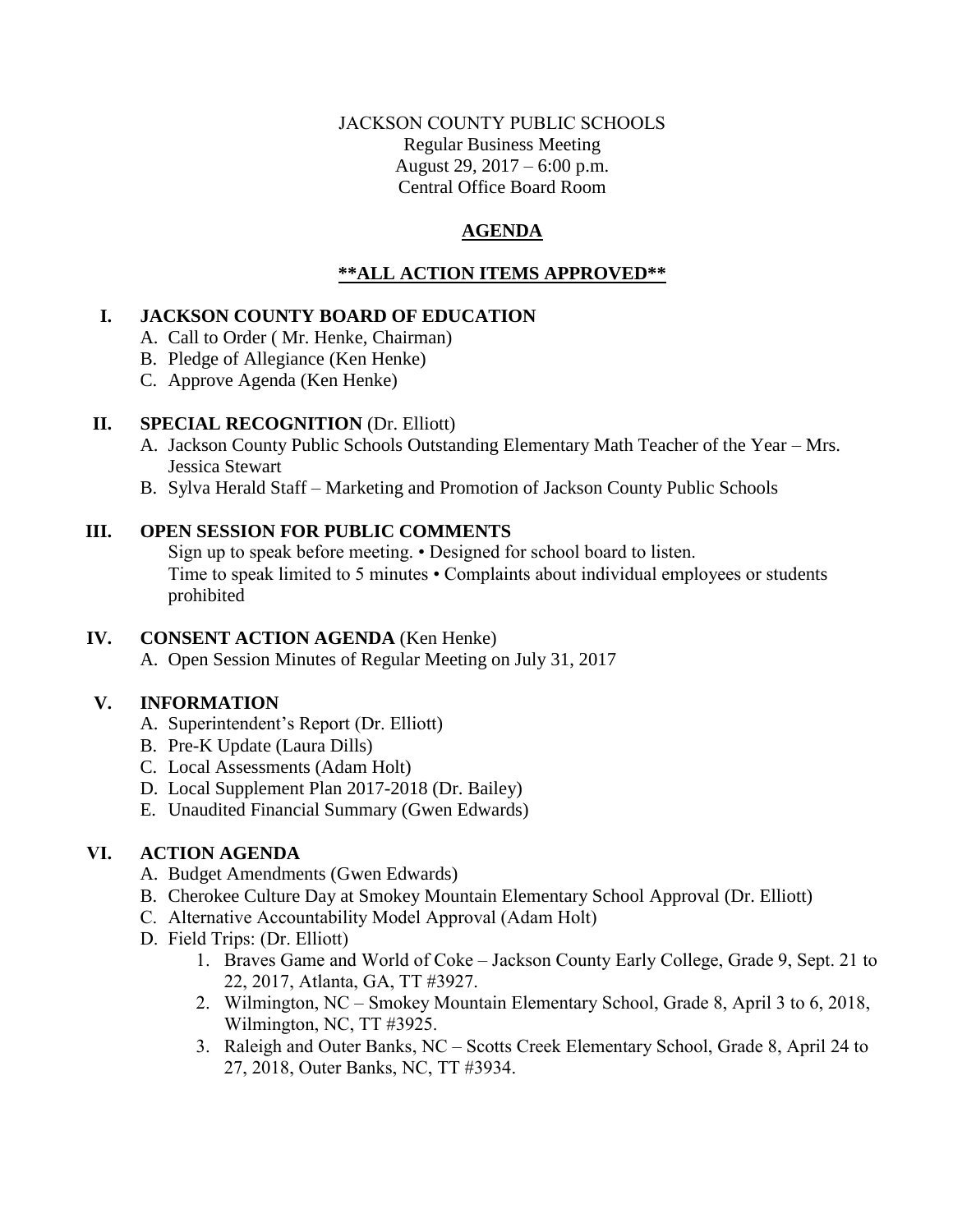- 4. YMCA Camp Greenville Scotts Creek Elementary School, Grade 7, March 29, 2018, Cleveland, SC, TT 3933.
- **VII. CLOSED SESSION – Pursuant to G.S. 143.318.11 for the following purposes: under subsection; (a) (1) to prevent the disclosure of privileged or confidential personnel information pursuant to G.S. 115C-319-321 and (a) (3) to discuss matters protected by the attorney-client privilege.**

#### **VIII. PERSONNEL ACTION AGENDA**

#### **Employee Recommendations:**

- 1. Alcantar, Elena School Nutrition Assistant, Blue Ridge School
- 2. Bennett, Brandon Mechanic 1, School Bus Garage
- 3. Carpenter, Donna Bus Monitor, School of Alternatives
- 4. Caruthers, Ashlyn Afterschool Director, Cullowhee Valley Elementary School
- 5. Copeland, Heather EC K-3 Behavioral Support, Scotts Creek Elementary School
- 6. Corsair, Mary Tutor, Fairview Elementary School
- 7. Crawford, Nancy School Bus and Activity Bus Driver, Fairview Elementary School
- 8. Deitz, Jessica School Nutrition Assistant, Scotts Creek Elementary School
- 9. Foss, Leigh Virtual School Facilitator, Blue Ridge Early College
- 10. Grissom, Stephanie EC Teacher Assistant, Scotts Creek Elementary School
- 11. Hall, Cynthia Activity and Field Trip Bus Driver, Jackson County Early College
- 12. Hart, Chrysan School Bus and Activity Bus Driver, Fairview Elementary School
- 13. Hart, Jerry Custodian and Bus Driver, Fairview Elementary School
- 14. Hawkins, James Bruce Bus Driver, Smokey Mountain Elementary School
- 15. Heim, Lindsay Speech Language Pathologist, Smokey Mountain Elementary School
- 16. Jones, Charles Teacher, Cullowhee Valley Elementary School
- 17. Kilby, Charles School Bus and Activity Bus Driver, Fairview Elementary School
- 18. Kuehn, Josey Afterschool Assistant, Cullowhee Valley Elementary School
- 19. Mabry, Krissy Afterschool Director, Cullowhee Valley Elementary School
- 20. Mathis, Derek Afterschool Assistant, Cullowhee Valley Elementary School
- 21. McDaniel, Madison Afterschool Assistant, Cullowhee Valley Elementary School
- 22. Mercer, Heather School Nutrition Assistant, Scotts Creek Elementary School
- 23. Millsaps, Carla Substitute School Nutrition Assistant, Cullowhee Valley Elementary School, Scotts Creek Elementary School and Fairview Elementary School
- 24. Norman, Susan Tutor, Cullowhee Valley Elementary School
- 25. Owen, Kristina Pre-K Teacher Assistant, Fairview Elementary School
- 26. Pendry, Heather Substitute School Nutrition Assistant, Cullowhee Valley Elementary School, Scotts Creek Elementary School, Fairview Elementary School, and Smoky Mountain High School
- 27. Porter, Jacob Custodian and Substitute Bus Driver, Smoky Mountain High School
- 28. Ridley, Rebekah School Nutrition Assistant, Scotts Creek Elementary School
- 29. Sharp, Carol Media Coordinator, Fairview Elementary School
- 30. Stewart, Cathy School Bus and Activity Bus Driver, Cullowhee Valley Elementary School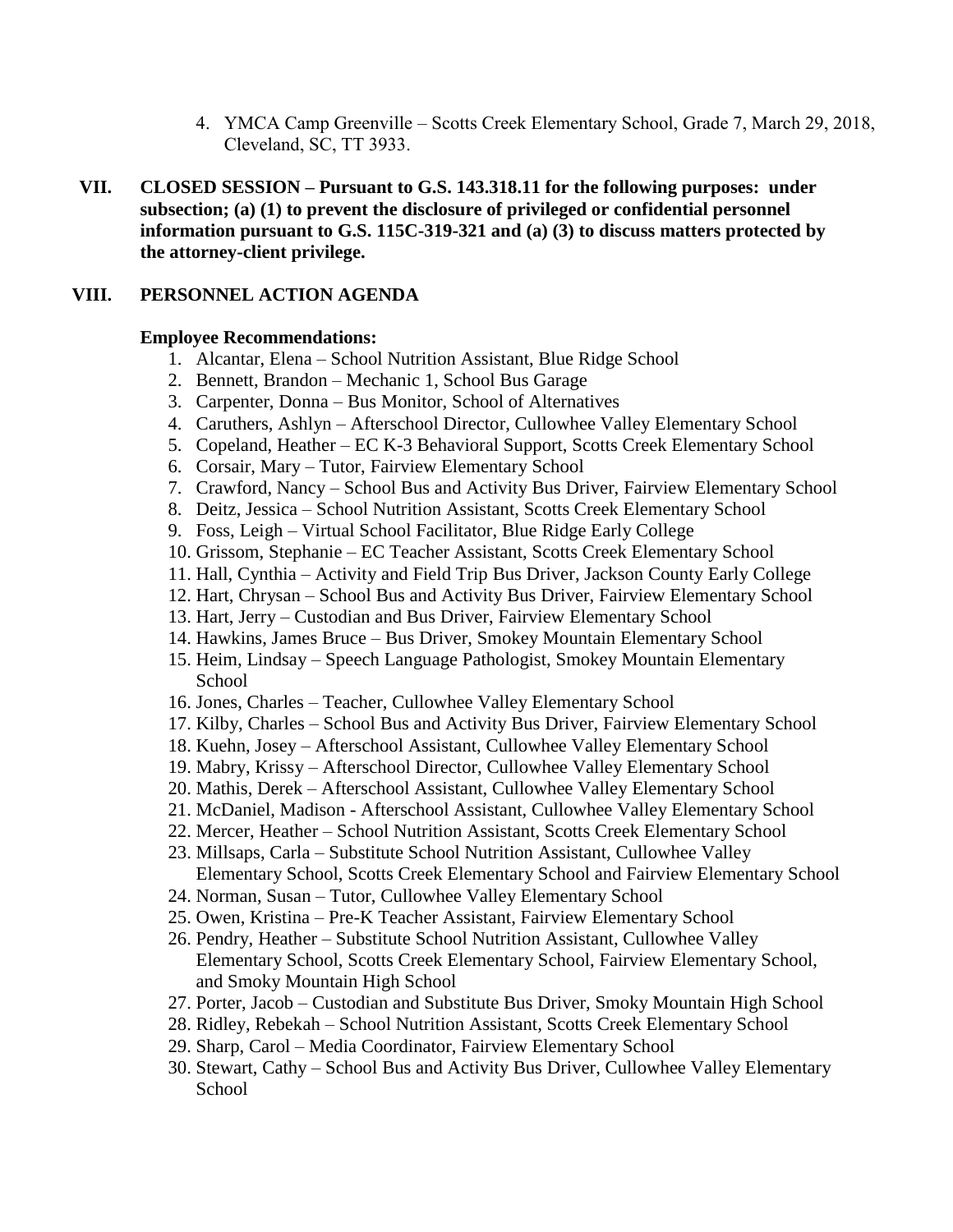- 31. Shook, Bridgett School Bus and Activity Bus Driver, Cullowhee Valley Elementary **School**
- 32. Shook, Bridgett School Nutrition Assistant, Cullowhee Valley Elementary School
- 33. Tollie, Marilyn Substitute School Nutrition Assistant, Scotts Creek Elementary **School**
- 34. Winchester, Mike EC Teacher Assistant, Smoky Mountain High School

#### **Employee Resignations:**

- 1. Ballif, Janet Data Manager, Scotts Creek Elementary School
- 2. Bates, Larry Bus Driver, Smokey Mountain Elementary School
- 3. Beveridge, Andrew Custodian and Bus Driver, Scotts Creek Elementary School
- 4. Broom, Jeannie School Nutrition Assistant, Cullowhee Valley Elementary School
- 5. Corbin Brown, Lindsay Afterschool Worker, Cullowhee Valley Elementary School
- 6. Green, Travis Teacher, Cullowhee Valley Elementary School
- 7. Harris, Megan Pre-K Teacher Assistant, Fairview Elementary School
- 8. Hart, Chrysan School Nutrition Assistant, Scotts Creek Elementary School
- 9. Hawken, Virginia EC K-3 Behavioral Support, Scotts Creek Elementary School
- 10. Hendershot, Sarah Bus Driver, Fairview Elementary School
- 11. Mabry, Krissy Tutor and Afterschool Director, Cullowhee Valley Elementary School
- 12. Tollie, Marilyn School Nutrition Assistant, Scotts Creek Elementary School

#### **Staff, Non-Staff and Returning Coach Recommendations:**

- 1. Brooks, Beth Assistant Coach Volleyball, Smokey Mountain Elementary School
- 2. Fowler, Carlton Assistant Coach Junior Varsity and Varsity Volleyball, Blue Ridge Early College
- 3. Gerulis, Emily Assistant Coach Soccer, Cullowhee Valley Elementary School
- 4. Holmes, Samantha Assistant Coach Soccer, Fairview Elementary School
- 5. Santoyo, Jesus Head Coach Soccer, Smokey Mountain Elementary School
- 6. Scifers, Jonathan Assistant Coach Cross Country, District-wide
- 7. Sink, Hannah Head Coach Soccer, Cullowhee Valley Elementary School

#### **Summer Employee Recommendations:**

- 1. Watson, Tracy Kindergarten Academy Teacher, Fairview Elementary School
- 2. Wood, Paige Kindergarten Academy Teacher, Fairview Elementary School

#### **Transfers Requiring Action:**

- 1. Brown, Laura From Social Worker at School of Alternatives to Social Worker at School of Alternatives and Smoky Mountain High School
- 2. Emmanuel, Margaret From Social Worker at Scotts Creek Elementary School to Social Worker at Scotts Creek Elementary School, Blue Ridge School, and Blue Ridge Early College
- 3. Extine, Jamie From PE Teacher at Smokey Mountain Elementary School to PE Teacher at Smokey Mountain Elementary School and Scotts Creek Elementary School